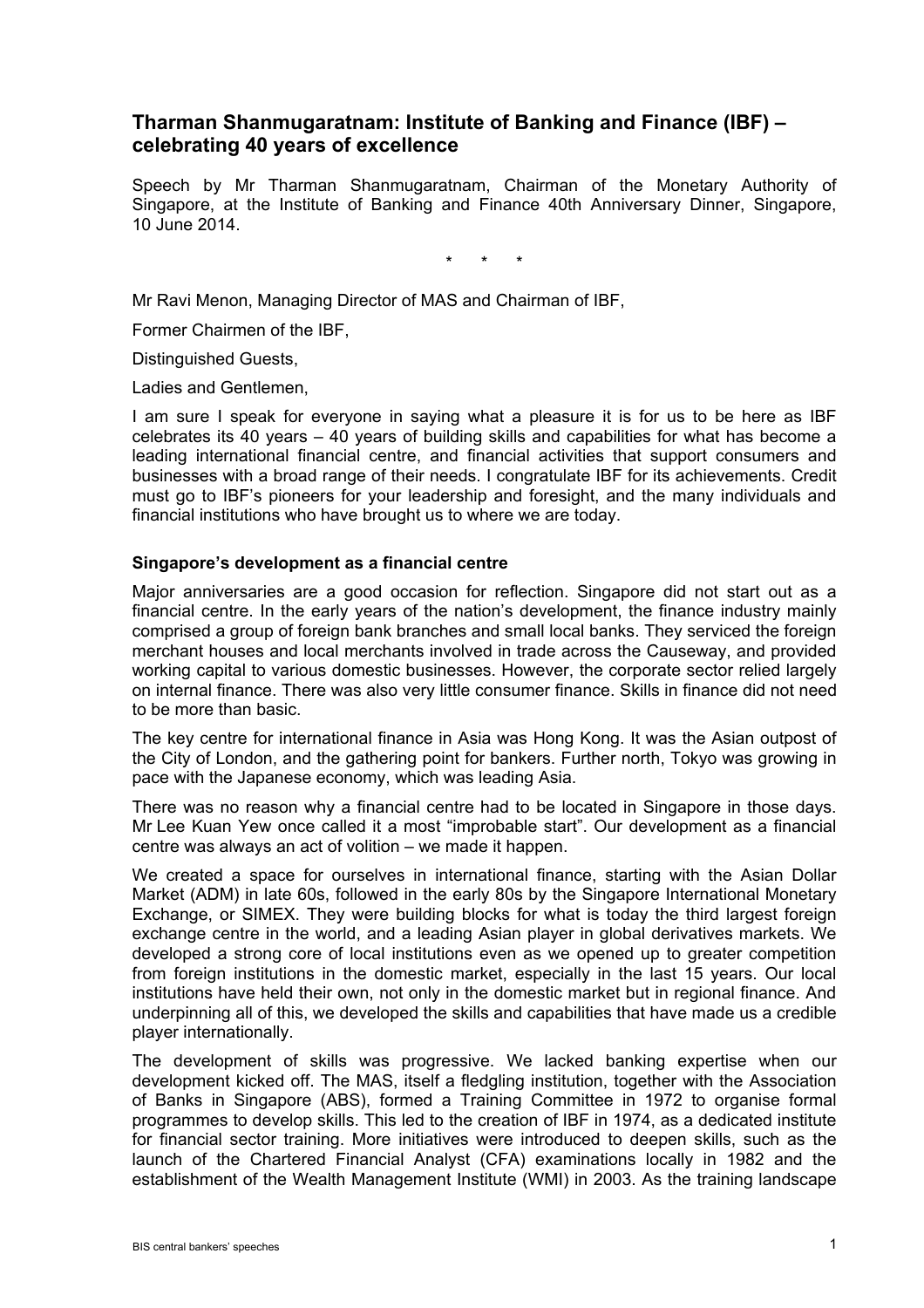developed over the years, we subsequently evolved IBF into a standards-setter for financial sector competency.

Today, Singapore's financial sector comprises almost 12% of Singapore's GDP, with more than 1,000 financial institutions performing roles in Singapore, the region and globally. It employs almost 190,000 people, of which about 70% are Singaporeans. The jobs are now diverse and increasingly complex. Beyond traditional corporate lenders and retail bank tellers, many more jobs have been created in portfolio management and investment analysis, product structuring, risk management and technology.

Our financial sector has significant opportunities ahead of it. However, growth will demand deeper skills and expertise, rather than a large expansion of jobs. The deceleration in job growth in Singapore's financial sector in the last few years<sup>1</sup> is not a temporary happening. It reflects the slowdown in our local labour force growth, as well as major forces that are reshaping global finance. I will say a little more about these global forces, before going on to talk about what we have to focus on to remain a competitive and dynamic financial centre in the years to come.

#### **The evolving global financial landscape**

Globally, we are seeing countervailing forces. First, there is overall shrinkage in the global financial sector. Weak economic growth and higher capital requirements in the wake of the global financial crisis are forcing financial institutions to review their business models and restructure. Redundancies have been outpacing new hires by roughly two-to-one. Financial institutions have been particularly pressured to consolidate activities in trading and securitisation, which have higher capital charges.

Asian finance continues to grow. This is a solid story for another two decades at least, with increasing trade flows, rapid urbanisation and infrastructure development, as well as rising middle-class affluence and wealth creation in the region.

Thirdly, however, against this global and regional backdrop, there is a driving force that is transforming activity across all financial markets, and that is technological change. As early as the 1990s, technology has been transforming the way financial institutions competed and did business. But a bigger wave is coming.

The relentless advance of computing power and internet speed has meant that many more financial transactions can now be done at lower cost, faster and to an increasing degree, automatically. In wholesale markets, electronic platforms are now dominant. This is most clearly seen in the FX industry, where 74% of global FX trading volume is executed electronically today, up from single digits in the early 2000s. The exponential growth in use of mobile devices is leading to profound changes in how financial institutions interact with their customers. Meanwhile, the potential for data analytics is leading to increasing sophistication in financial research and risk management. Algorithms are being developed to assess the impact of market-moving information on traded securities, replacing the role of junior analysts.

These changes will change the profile of jobs in finance, globally, in the coming decade and beyond. We saw an earlier wave of this during the IT revolution of the 1990s, when many typing and clerical jobs, and those in switchboard operations and routine production lines were lost. In the next wave, experts now foresee many more white-collar jobs at risk globally.

There are indications that this is already happening in the financial sector. Following the 37,000 jobs lost in the US financial sector as a result of the crisis, Wall Street announced

<sup>1</sup> About 5,000 new jobs were created in the sector each year in 2012 and 2013, compared to about 10,000 a year in 2010 and 2011.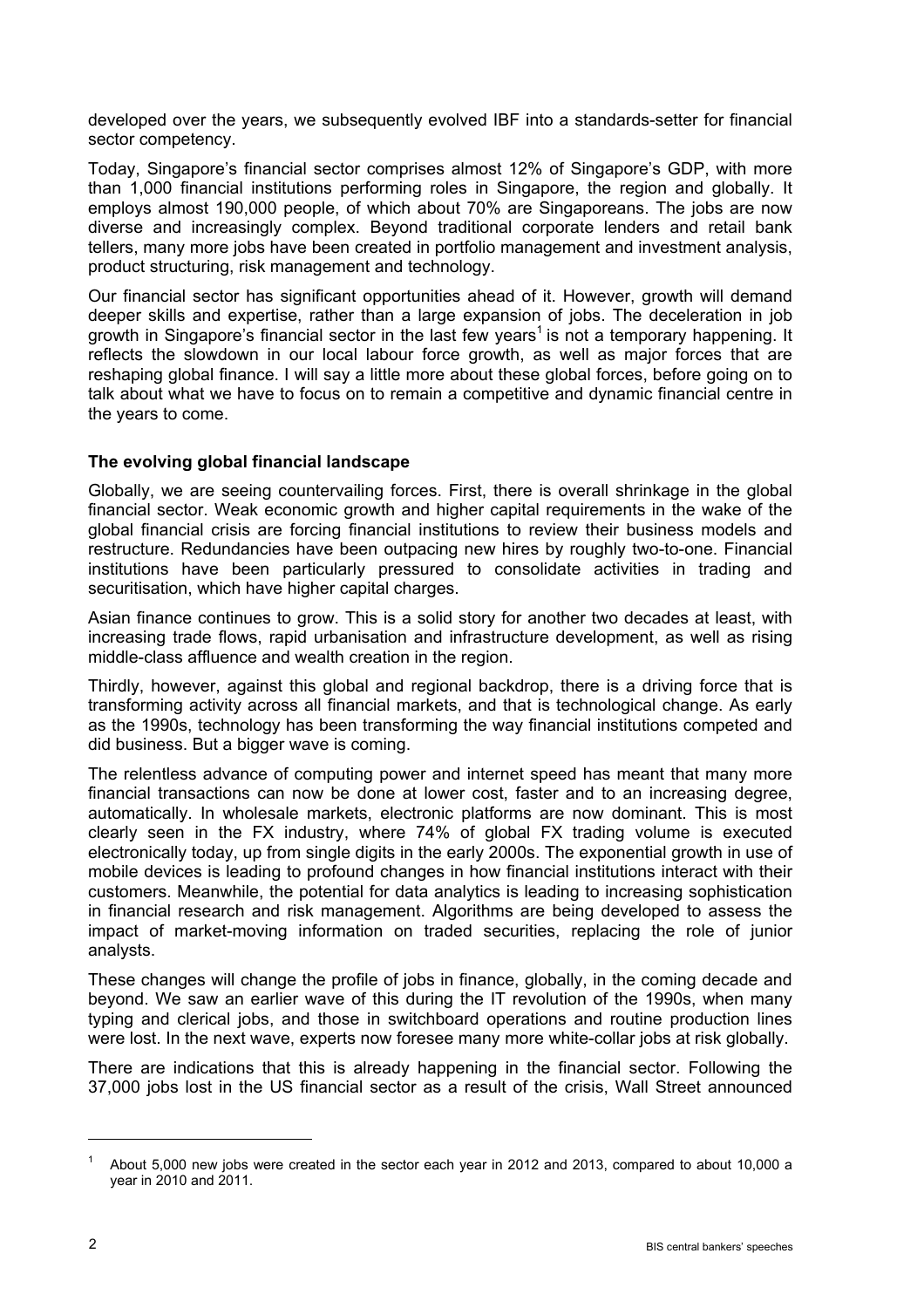further planned layoffs amounting to another 14,000 jobs in the first two months of 2014 alone. Analysts believe that a large proportion of these job cuts reflect the ongoing shift from branch to mobile banking, and replacement of voice trading jobs by electronic platforms. Some estimate that about 30 to 40% of spot traders are at risk of being replaced by this electronification of trading.

These are trends we have to respond to, and indeed take advantage of. We can do well in this new financial landscape, and ensure that Singaporeans have quality jobs that complement and take advantage of new technologies. Asia will grow, and the demand for quality in finance will grow. As global financial institutions restructure, and as technology transforms jobs in the next decade and beyond, we must ensure we are well prepared with the skills, depth of expertise and innovative capabilities to stay relevant and competitive. We have to continue to build globally competitive teams in Singapore, by proactively developing our Singaporean core while remaining open to foreign professionals with needed specialised experience and skill-sets.

## **Skills that make the financial sector of tomorrow**

In short, we can excel in finance and build rewarding careers for Singaporeans. We move ahead from a solid base: a well-reputed financial centre with extensive links to the world, and a competent and skilled workforce. As we look to the future, we must develop capabilities in five areas, which I will touch on briefly in turn:

- (I) Deep Functional Expertise;
- (II) Cross-Functional Capability;
- (III) Regional Knowledge and Experience;
- (IV) Technological Skills and Adaptability; and
- (V) Leadership

#### *(I) Deep functional expertise*

First, we need to deepen functional expertise, across all areas of finance – in banking, capital markets and insurance. We are seeing a greater demand for specialised skills, for example in structured trade finance, reinsurance and specialty insurance. Financial institutions need strong expertise in risk management and compliance. In wealth management, there is demand for more sophisticated investment strategies that better hedge risks, and for being able to execute these strategies efficiently. These are all areas in which Singaporeans can excel.

#### *(II) Cross-functional capability*

Second, we are seeing greater demand for finance professionals with cross-functional abilities, besides a core competence in a particular business area. This is obviously helpful in small institutions, but is also in demand in large institutions as different financial services are being integrated and packaged together for the customer. Cross-functional knowledge and competence also enables financial professionals to take on larger responsibilities, and to achieve greater resilience in their careers in a fast-changing financial sector landscape.

#### *(III) Regional knowledge and experience*

Third, regional knowledge and experience. It is now an essential for a good career in finance, not just nice to have. We must give it far greater emphasis, and encourage and support Singaporeans in building up this capacity. Cross-border solutions and transactions are increasingly the norm in the business. Strong regional knowledge is also necessary in meeting clients' needs, whether in relationship management, transaction banking, specialised finance or product structuring. It also enables financial institutions to manage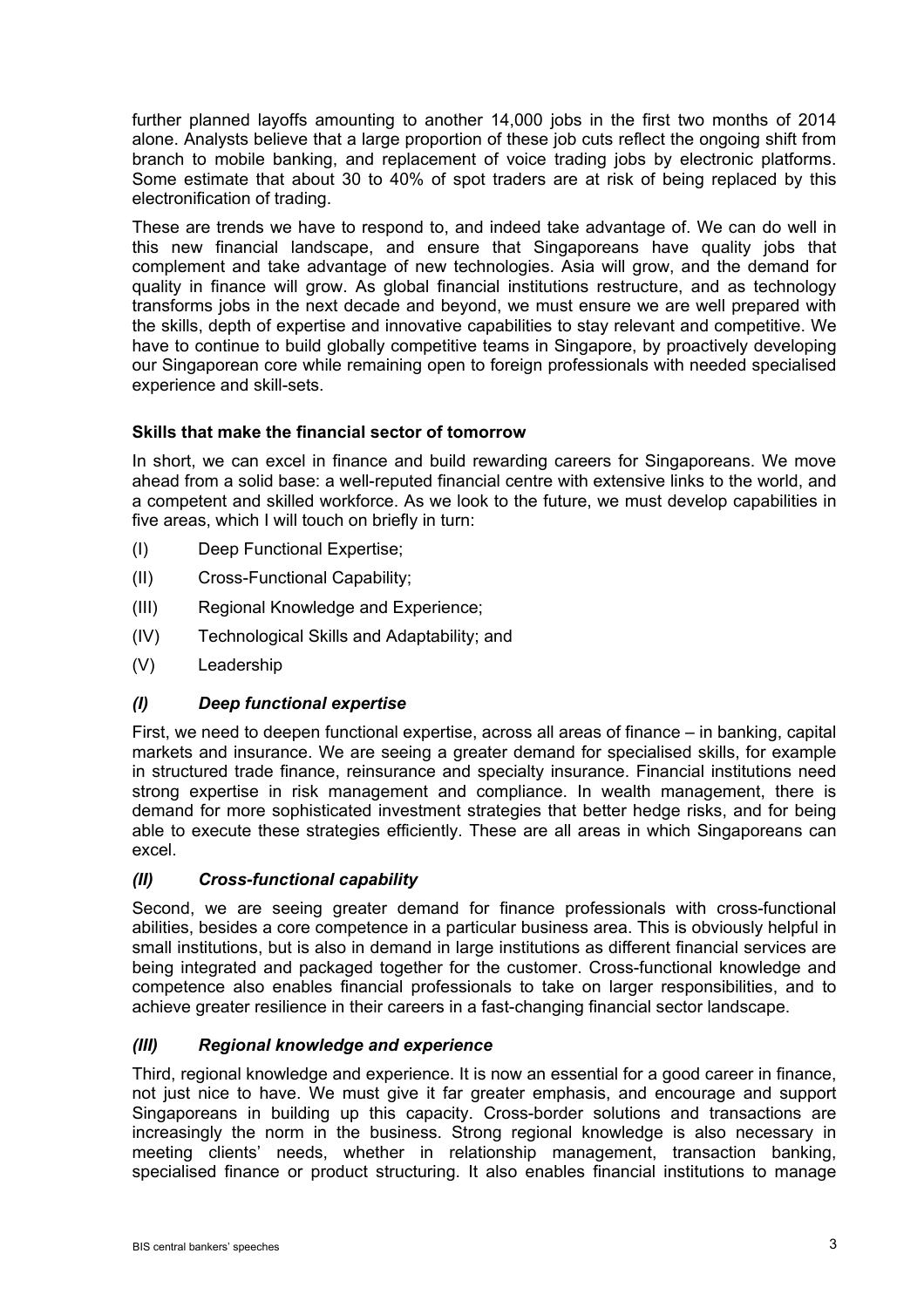their risks well, and operate effectively in Asia's still diverse regulatory frameworks and market environments.

## *(IV) Technological skills and adaptability*

Fourth, technological adaptability. I spoke earlier about how technology is changing the business, and changing jobs. It is not a matter of defending ourselves against the onslaught of technology, but taking advantage of it. Financial institutions are increasingly using technology to gain an edge over their competitors, or to achieve cost efficiencies and free up resources for new growth areas. In consumer banking, we are now seeing new mobile payment products that enable on-the-go transactions. In private banking, banks are putting more investment tools at the disposal of their clients. For corporates, banks are using technology to facilitate end-to-end supply chain financing. And needless to say, cyber security is now a key risk, everywhere in the world. Across the business, from management to individual business units, technology skills and adaptability must be a strategic imperative.

#### *Initiatives to facilitate the building of competencies*

IBF has a key role in ensuring that finance professionals are able to keep pace with these challenges of the future.

IBF has been undertaking the strategic role of a standard-setting body for financial sector competencies since 2001. When we went on to launch the Financial Industry Competency Standards or FICS in 2005, IBF took on the role as the national accreditation and certification agency for the FICS framework.

The FICS cannot be a static set of competency standards. It must evolve, to cater to new business opportunities and new regulations, and to encourage individuals to build up expertise continually.

We are thus unveiling today the "IBF Standards", which provide practice-oriented development roadmaps for all our financial sector practitioners. The IBF standards which will merge IBF's current offering of industry examinations and industry standards offered under FICS, into an integrated and seamless set of competency standards. They will provide clear pathways on how a practitioner can undergo accredited programmes to progress him or her from the first licensing examination through to foundational skills and subsequently, advanced-level specialist training.

IBF consulted the industry actively in the last year to ensure that the IBF Standards meet the demands of finance professionals of tomorrow. For instance, in risk management, the Standards will now encourage individuals to acquire deeper knowledge of the underlying businesses and their risk triggers. In compliance, individuals will learn to take on advocacy roles, so as to inculcate a stronger compliance culture within the organisation. In Technology and Operations, practitioners will be given core skills in project management and changemanagement to better facilitate process re-engineering within their organisations.

Following last year's launch of foundation programmes for Compliance, Corporate Banking and Wealth Management, IBF will be adding two new foundation programmes this year, in IT & Operations as well as Risk Management. This will enhance the opportunities for graduates or individuals with no prior experience in these areas to be able to land in and excel in such roles.

In addition, IBF will launch a new integrated e-learning system over the coming year, which will help individuals use the revised Standards to undertake self-directed training and map out their professional development milestones.

# *(V) Leadership*

Let me go on to the fifth capability that I mentioned earlier, which is leadership in finance.